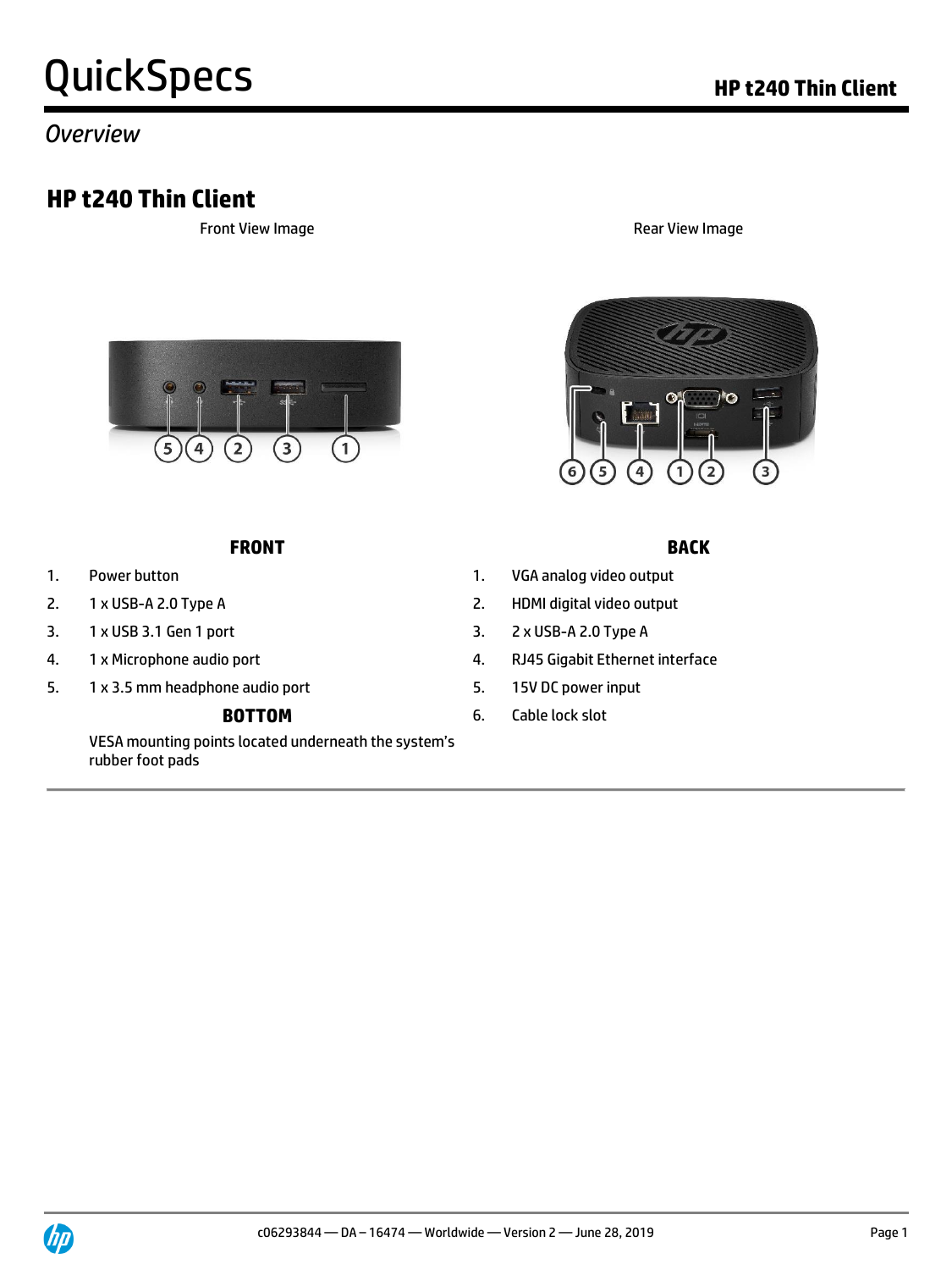### *Overview*

#### **AT A GLANCE**

- Intel® Atom® Processor x5-Z8350; 1.44 1.92 GHz quad-core processor
- Embedded DDR3L single-channel SDRAM system memory
	- o HP ThinPro models configured with 2 GB
- Embedded Multi Media Card
	- o HP ThinPro models configured with 8 GB
- 1 x VGA, 1 x HDMI 1.4b video outputs supporting up to (1920 x 1080) resolutions.
- Gigabit Ethernet(GbE) network connection supported via an integrated Realtek GbE NIC module and presented with an RJ45 connector on the rear I/O panel
- $\bullet$  Optional Wi-Fi® including antennas integrated internally in the chassis<sup>1</sup>.
- USB ports located on the front and back panels, including one USB-A 3.1 Gen 1 Type A port and three USB 2.0 Type A ports
- 3.5 mm headphone audio port on front panel that will support a headphone or an external speaker system
- 3.5 mm microphone audio port on front panel that will support a microphone
- Integrated VESA 75:100 mounting system; the four threaded holes are conveniently located under the unit's rubber foot pads
- The security features include a system UEFI designed to address NIST SP 800-147 guidelines and cable lock slot
- ENERGY STAR® certified.
- Post-consumer recycled plastics content greater than 25% total unit plastics (by weight)
- Low halogen<sup>2</sup> material content

<sup>1</sup>Wireless access point and Internet access is required; availability of public wireless access points is limited <sup>2</sup>This product is low halogen except for power cords, cables and peripherals; service parts obtained aftermarket may not be low halogen

#### **Warranty**

HP Customer Support: limited three-year hardware limited warranty in mostregions; HP Care Packs are optional extended service contracts that go beyond your standard limited warranties; for more details visit <http://www.hp.com/go/cpc>

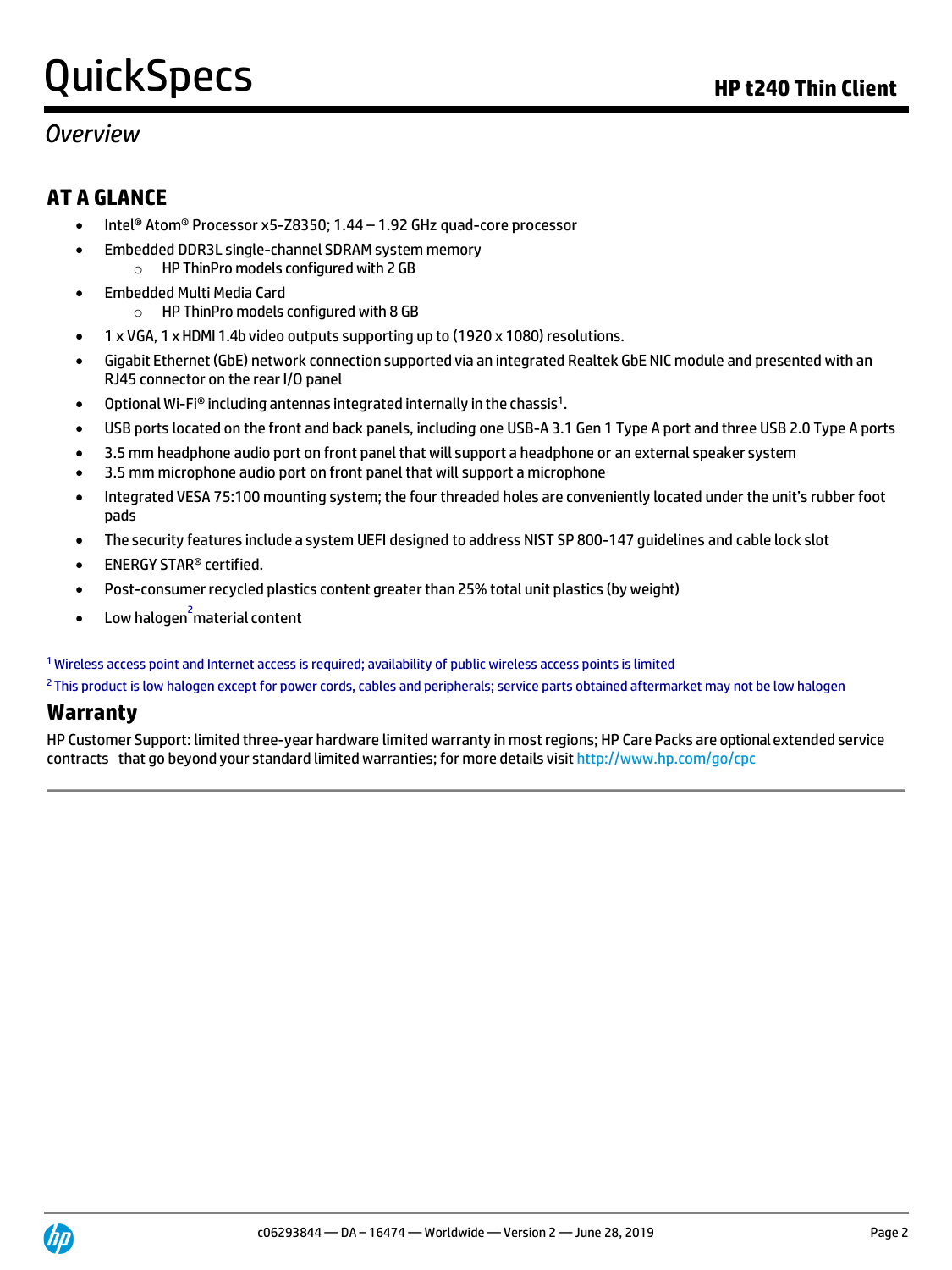### *Technical specifications*

#### **OPERATING SYSTEMS**

HP ThinPro, including HP Smart Zero Core (Not default setting and customer need to configure)

| <b>PROCESSOR</b>                              |                                                                                          |           |                |       |                                                 |                      |
|-----------------------------------------------|------------------------------------------------------------------------------------------|-----------|----------------|-------|-------------------------------------------------|----------------------|
| Model                                         | <b>CPU Frequency</b><br>base/max                                                         | x86 Cores | <b>GPU EUS</b> | Cache | GPU                                             | Memory               |
| Intel® Atom®<br><b>Processor x5-</b><br>Z8350 | 1.44/1.92 GHz                                                                            | 4         | 12             | 2 MB  | Intel <sup>®</sup> Gen8LP 12EU, up to<br>500MHz | <b>DDR3L-RS 1600</b> |
|                                               | <b>NOTE:</b> CPU Maximum frequency is based on Intel <sup>®</sup> Turbo Boost Technology |           |                |       |                                                 |                      |
|                                               |                                                                                          |           |                |       |                                                 |                      |

#### **GRAPHICS**

| Number of displays supported: | One or two displays.<br><b>NOTE:</b> a maximum of two displays are supported. |
|-------------------------------|-------------------------------------------------------------------------------|
|                               | 1 x HDMI port                                                                 |
| Video outputs:                | 1 x VGA port                                                                  |
|                               |                                                                               |

**NOTE:** Dual displays are supported using the following video output combinations:

• HDMI + VGA

#### **Video Resolution Support Matrix**

| <b>HP ThinPro 7.1</b>           | $\leq$ 2 x FHD<br>1920 x 1080 @ 60Hz |
|---------------------------------|--------------------------------------|
| <b>Static screen (no video)</b> | V                                    |
| 1080p 30fps (or below) video    |                                      |
| 1080p 60fps video               |                                      |
| 4k @ 30fps video                |                                      |

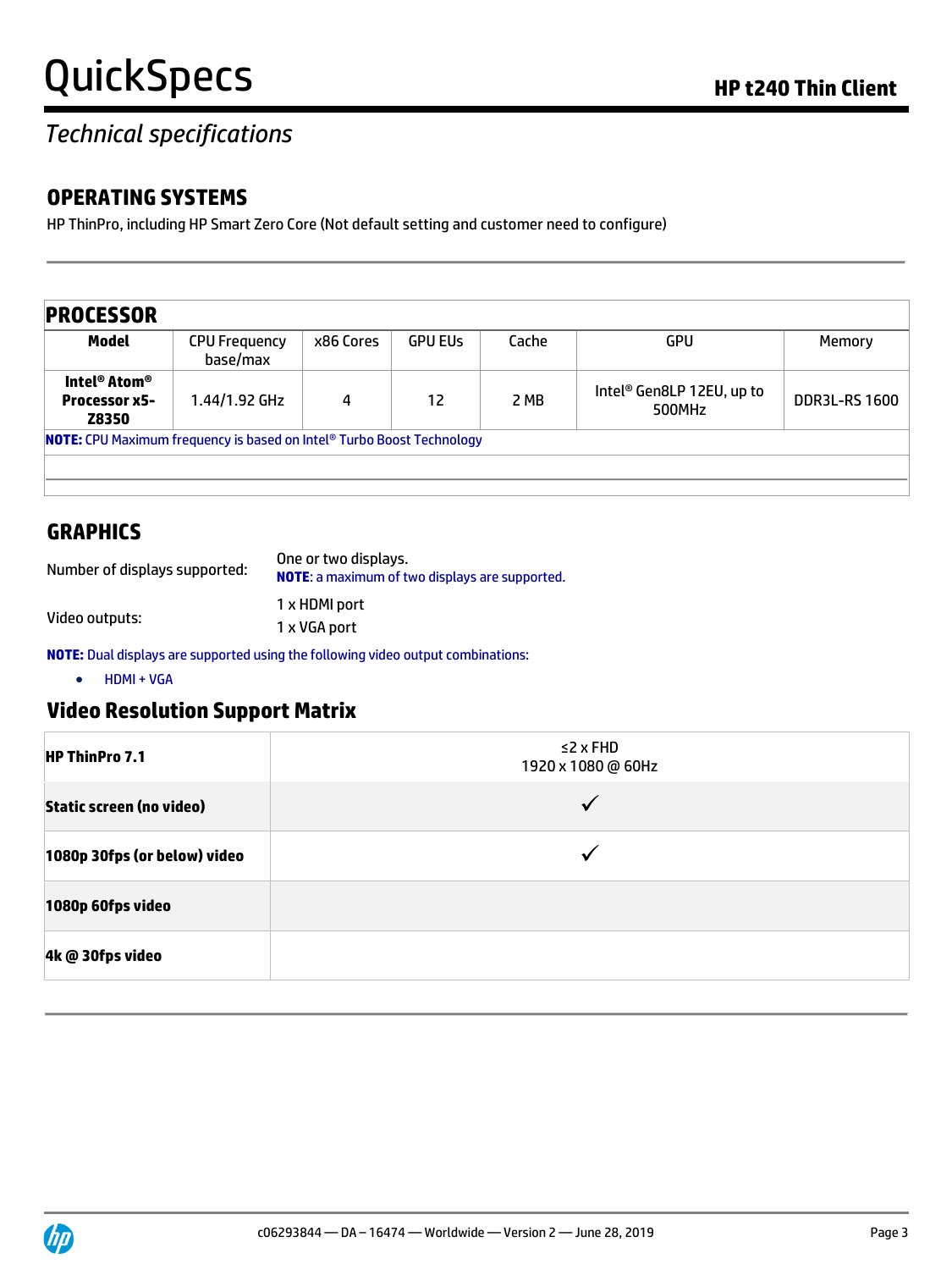### *Technical specifications*

#### **MEMORY**

| Type:                               | Single channel DDR3L SDRAM (Soldered down)                                                                                                 |
|-------------------------------------|--------------------------------------------------------------------------------------------------------------------------------------------|
| Data Transfer Rate (speed):         | up to 1,600 MT/s                                                                                                                           |
| Peak Transfer Rate (bandwith):      | 12,800 MB/s                                                                                                                                |
| Number of slots:                    | 0 slots; memory is embedded                                                                                                                |
| <b>Memory Capacity:</b>             | 2 GB on ThinPro models                                                                                                                     |
| <b>Reserved for graphics:</b>       | Max 2 GB                                                                                                                                   |
| available for use by other programs | NOTE: The system's Graphics Processing Unit (GPU) uses part of total system memory. System memory dedicated to graphics performance is not |

**UEFI (Unified Extensible Firmware Interface)**

- UEFI Specification Revision: 2.3.1
- Meets requirements for Common Criteria, an independent third-party certification of trustworthiness
- Meets requirements for FIPS 140-2, a standard for cryptographic integrity
- Designed to address NIST SP800-147 guidelines

#### **STORAGE**

Type: eMMc 4.51 Number of sockets: 0 slots; flash storage is embedded Storage Capacity: 8 GB on HP ThinPro models

#### **INPUT/OUTPUT**

| <b>USB</b> ports: | 1 x USB 3.1 Gen 1 Type A front port and 1 x USB 2.0 Type A front port<br>2 x USB 2.0 Type A rear ports |
|-------------------|--------------------------------------------------------------------------------------------------------|
| Video outputs*:   | 1 x VGA<br>1 x HDMI 1.4b                                                                               |
| Other:            | 1 x RJ45 GbE interface<br>1 x 3.5mm headphone port<br>1 x 3.5 mm microphone port                       |
|                   | <b>NOTE:</b> 2 video outputs can be used simultaneously                                                |

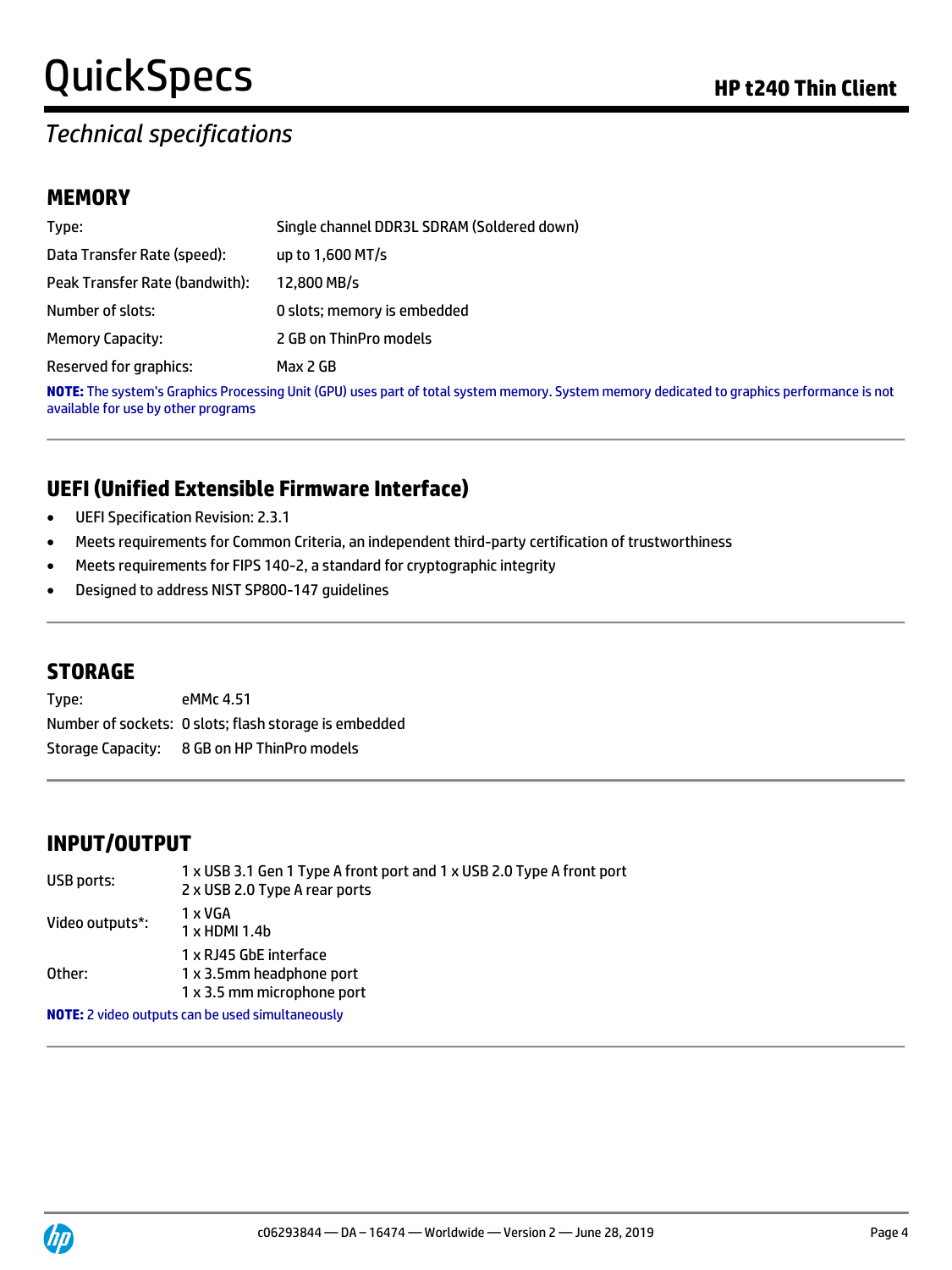### *Technical specifications*

#### **AUDIO/VIDEO**

| Audio: | 3.5 mm headphone audio port supporting headphones or and external speaker<br>3.5 mm microphone audio port on front panel that will support a microphone<br>Audio CODECs include MP3, HEAAC, WMA 7/8/9<br>Includes hardware acceleration support |
|--------|-------------------------------------------------------------------------------------------------------------------------------------------------------------------------------------------------------------------------------------------------|
| Video: | MPEG-4 part 4 (HP.263)<br>MPEG-4 part 10 (H.264), Advanced Video Coding (AVC)<br>WMV 7/8/9VC1<br>Includes hardware acceleration support                                                                                                         |

#### **HARDWARE SECURITY**

• Security lock support (slim cable lock sold separately)

#### **NETWORKING**

|                 | Realtek Gigabit Ethernet (GbE) |
|-----------------|--------------------------------|
|                 | Wake on LAN                    |
| Wired networks: | PXE (UEFI only)                |
|                 | TCP/IP with DNS DHCP           |

Wireless networks: AzureWave CM 276NF( Dual band 802.11 a/b/g/n/ac wireless) NGFF module

**NOTE:** Wireless access point and Internet access required. Availability of public wireless access point may be limited. Wireless features, performance and support may vary depending on environmental variables such as placement, settings and firmware of the access point. Contact your wireless vendor for support.

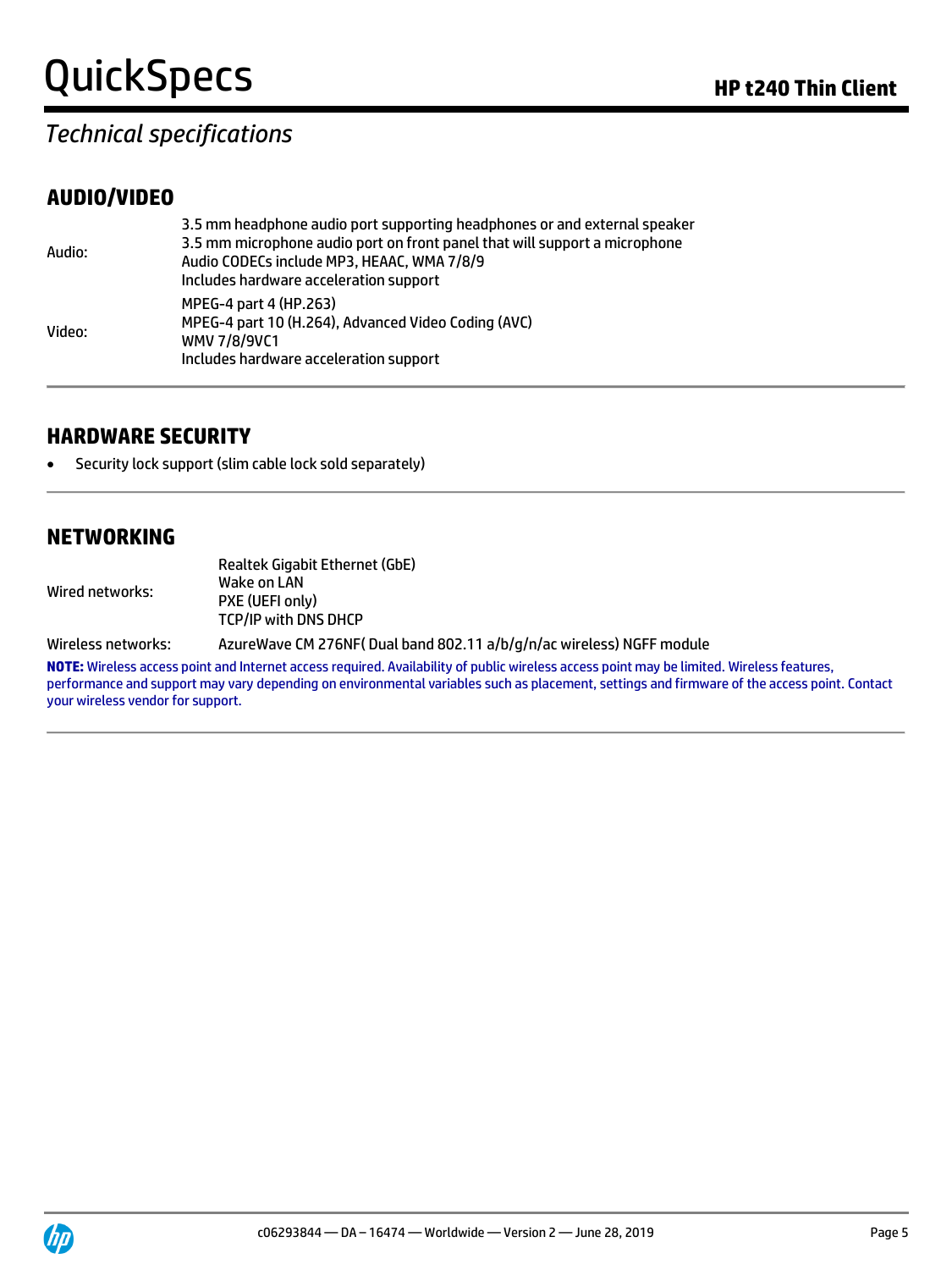### *Technical specifications*

#### **SOFTWARE SUPPORT**

| <b>Host Environment</b>           | <b>Protocol</b>           | <b>HP ThinPro</b><br><b>HP Smart Zero Core</b> |
|-----------------------------------|---------------------------|------------------------------------------------|
| Microsoft Remote Desktop Services | Remote FX (RFX), RDP      |                                                |
| Citrix <sup>®</sup>               | ICA, HDX                  |                                                |
| VMware® Horizon™                  | RDP, PCoIP, Blast Extreme |                                                |

| <b>Protocol Clients</b>              | <b>HP ThinPro</b><br><b>HP Smart Zero Core</b> |
|--------------------------------------|------------------------------------------------|
| Citrix Workspace™                    |                                                |
| Microsoft Remote Desktop Client      |                                                |
| VMware® Horizon View™ Client         |                                                |
| <b>HP TeemTalk Terminal Emulator</b> |                                                |
| <b>Free RDP</b>                      |                                                |

| <b>Browser Support</b>   | HP ThinPro<br><b>HP Smart Zero Core</b> |
|--------------------------|-----------------------------------------|
| Mozilla Firefox          | 60.5.0esr                               |
| <b>Internet Explorer</b> |                                         |

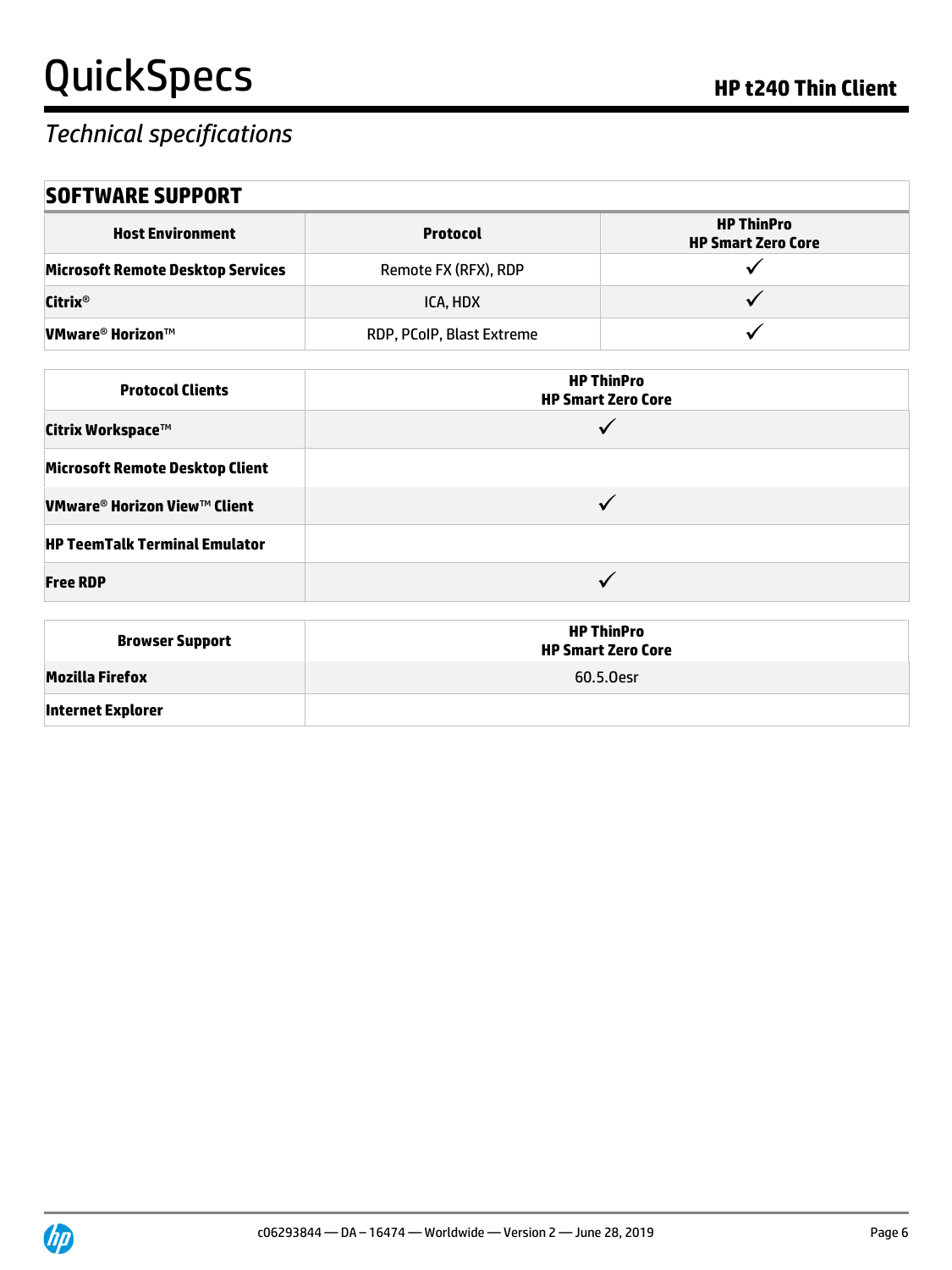### *Technical specifications*

| <b>Security</b>                      | <b>HP ThinPro</b><br><b>HP Smart Zero Core</b> |
|--------------------------------------|------------------------------------------------|
| <b>SmartCard</b>                     | √                                              |
| <b>Logon Manager</b>                 | $\checkmark$                                   |
| <b>Read-only operating system</b>    | $\checkmark$                                   |
| 802.1x                               | √                                              |
| <b>Operating system write filter</b> |                                                |
| <b>Microsoft Firewall</b>            |                                                |

| <b>Management Tools</b>              | <b>HP ThinPro</b><br><b>HP Smart Zero Core</b> |
|--------------------------------------|------------------------------------------------|
| <b>HP Device Manager</b>             |                                                |
| <b>HP ThinUpdate</b>                 |                                                |
| <b>HP Easy Tools</b>                 |                                                |
| <b>HP Smart Zero Client Services</b> |                                                |
| <b>Microsoft SCCM/EDM agent</b>      |                                                |

| <b>Additional Components</b>   | <b>HP ThinPro</b><br><b>HP Smart Zero Core</b>                                                 |
|--------------------------------|------------------------------------------------------------------------------------------------|
| Windows Media Player           |                                                                                                |
| <b>Microsoft Direct Access</b> |                                                                                                |
| Microsoft BranchCache          |                                                                                                |
| Microsoft AppLocker            |                                                                                                |
| <b>Microsoft Sideloading</b>   |                                                                                                |
|                                | NOTE: Software performance and support may vary depending on customer environment and backend. |

| <b>Audio/Video CODEC</b>      | <b>HP ThinPro</b><br><b>HP Smart Zero Core</b> |
|-------------------------------|------------------------------------------------|
| MP3                           |                                                |
| <b>WMA 7/8/9/</b>             | $\checkmark$                                   |
| <b>HE AAC</b>                 | $\checkmark$                                   |
| Microsoft AC3 encoder         |                                                |
| <b>MPEG-1</b>                 | √                                              |
| <b>MPEG-4 part 2 (H.263)</b>  | ✔                                              |
| <b>MPEG-4 part 10 (H.264)</b> |                                                |

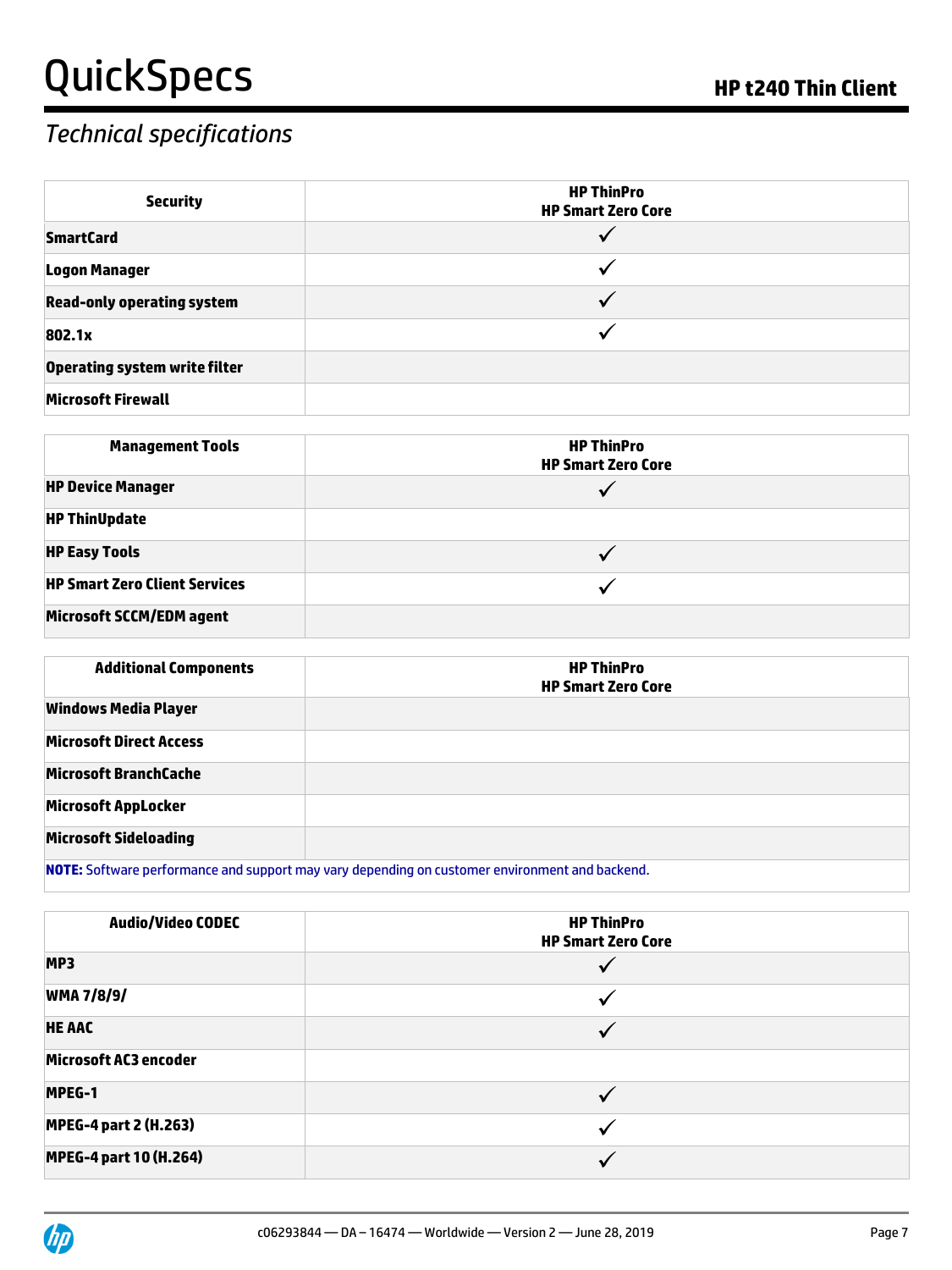### *Technical specifications*

**WMV 7/8/9/ VC-1** ✓

**NOTE:** Software performance and support may vary depending on customer environment and backend.

#### **WEIGHTS & DIMENSIONS**

| WxDxH                                                                                                    | $110 \times 110 \times 30$ mm |  |
|----------------------------------------------------------------------------------------------------------|-------------------------------|--|
| Volume                                                                                                   | 0.3liter                      |  |
| System Weight                                                                                            | $276$ q (0.61 lb.)            |  |
| Shipping Weight                                                                                          | 1690 q (3.73 lb.)             |  |
| <b>NOTE:</b> All measurements are approximate; the addition of optional modules will increase the weight |                               |  |

#### **POWER SUPPLY**

15W external power adapter Worldwide auto-sensing 100-240 VAC, 50-60 Hz Energy saving automatic power-down Surge tolerant

#### **AGENCY COMPLIANCE**

| Environmental Stewardship:        | ENERGY STAR®, EPEAT®, ROHS, ERP, CECP, HP GSE, etc. |
|-----------------------------------|-----------------------------------------------------|
| Product Safety:                   | IEC60950-1. EN60950-1. UL60950-1 GS. BIS & CCC)     |
| Electromagnetic Compliance (EMC): | FCC. EN55032 Class B. EN55024 & FCC                 |

#### **ENVIRONMENTAL**

| <b>Operating Temperature Range:</b> | 50° to 104° F (10° to 40° C)            |            |
|-------------------------------------|-----------------------------------------|------------|
| Non-operating Temperature Range:    | $-22^{\circ}$ to 140° F (-30° to 60° C) |            |
| Humidity:                           | Condensing:                             | 20% to 80% |
|                                     | Non-condensing: 10% to 90%              |            |

**NOTE:** Specifications are at sea level with altitude derating of 1° C/300m (1.8° F/1000ft) to a maximum of 3 Km (10,000 ft), with no direct, sustained sunlight. Upper limit may be limited by the type and number of options installed.

| <b>Energy Consumption</b><br>(in accordance with US ENERGY STAR® | 115 V ac, 60 Hz                                                                                                                                     | 230 V ac, 50 Hz                                                                         | 100 V ac, 50 Hz |  |  |
|------------------------------------------------------------------|-----------------------------------------------------------------------------------------------------------------------------------------------------|-----------------------------------------------------------------------------------------|-----------------|--|--|
|                                                                  | <b>ENERGY STAR®</b><br>$\bullet$<br>$\bullet$<br>registration status in your country.<br><b>IT ECO declaration</b><br>$\bullet$                     | EPEAT <sup>®</sup> Silver registered in the United States. See http://www.epeat.net for |                 |  |  |
| <b>Eco-Label Certifications &amp;</b><br>declarations            | This product has received or is in the process of being certified to the following approvals<br>and may be labeled with one or more of these marks: |                                                                                         |                 |  |  |

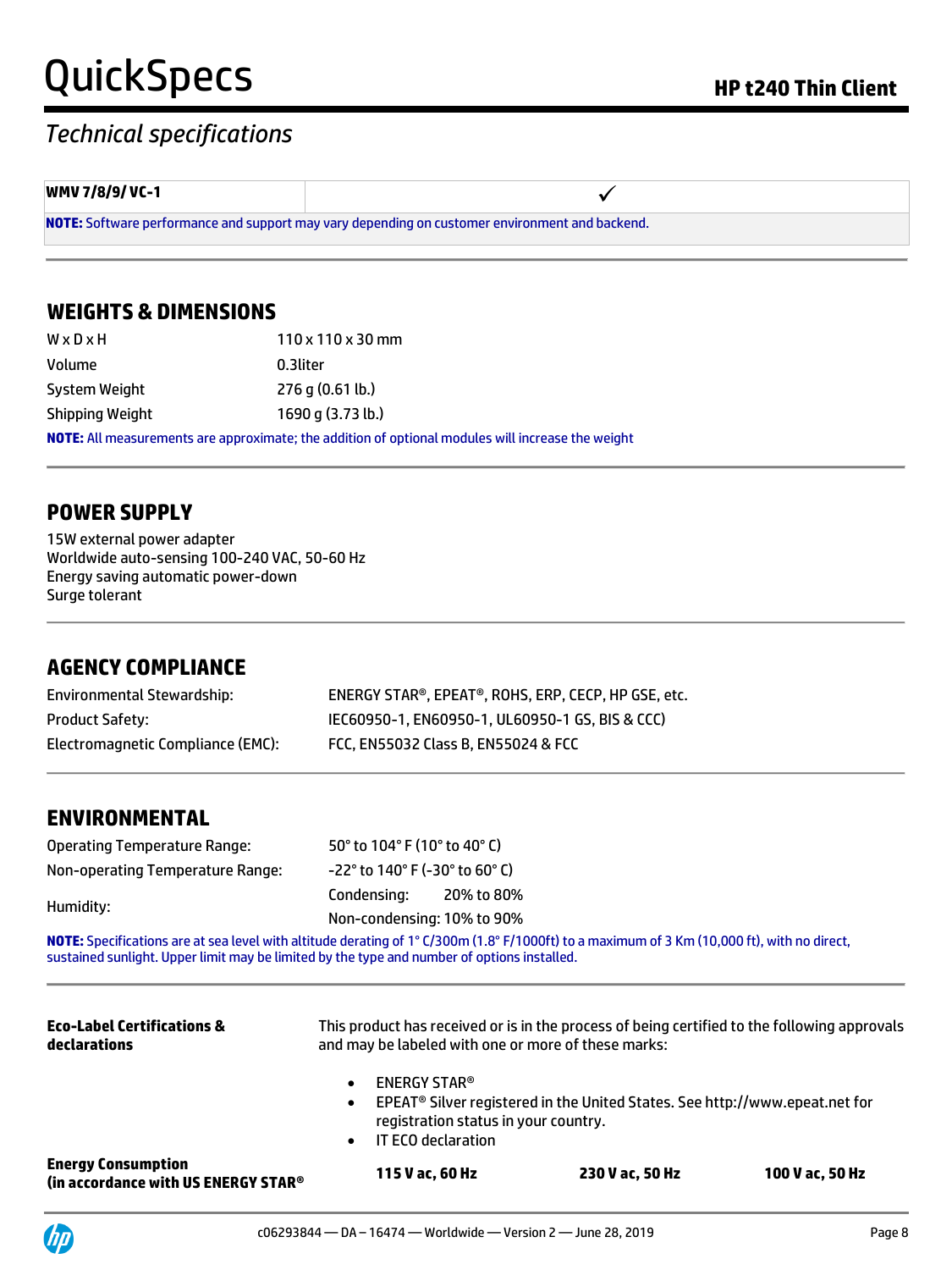### *Technical specifications*

| test method)                                   |                                                                                                                                                                                                                          |                                 |                                                                                                                                                                                                                                                                                                                                                                                                                                                                                                                                                 |                 |
|------------------------------------------------|--------------------------------------------------------------------------------------------------------------------------------------------------------------------------------------------------------------------------|---------------------------------|-------------------------------------------------------------------------------------------------------------------------------------------------------------------------------------------------------------------------------------------------------------------------------------------------------------------------------------------------------------------------------------------------------------------------------------------------------------------------------------------------------------------------------------------------|-----------------|
| <b>Normal Operation (Short idle)</b><br>2.90 W |                                                                                                                                                                                                                          | 3.00W                           | 2.90 W                                                                                                                                                                                                                                                                                                                                                                                                                                                                                                                                          |                 |
| Normal Operation (Long idle)                   |                                                                                                                                                                                                                          | 2.40 W                          | 2.60W                                                                                                                                                                                                                                                                                                                                                                                                                                                                                                                                           | 2.40 W          |
| Sleep                                          |                                                                                                                                                                                                                          | 2.40 W                          | 2.50W                                                                                                                                                                                                                                                                                                                                                                                                                                                                                                                                           | 2.30 W          |
| <b>Off</b>                                     |                                                                                                                                                                                                                          | 0.30W                           | 0.30W                                                                                                                                                                                                                                                                                                                                                                                                                                                                                                                                           | 0.30W           |
| <b>Heat Dissipation*</b>                       |                                                                                                                                                                                                                          | 115 V ac, 60 Hz                 | 230 V ac, 50 Hz                                                                                                                                                                                                                                                                                                                                                                                                                                                                                                                                 | 100 V ac, 50 Hz |
| Normal Operation (Short idle)                  |                                                                                                                                                                                                                          | 10 BTU/hr                       | 10 BTU/hr                                                                                                                                                                                                                                                                                                                                                                                                                                                                                                                                       | 10 BTU/hr       |
| Normal Operation (Long idle)                   |                                                                                                                                                                                                                          | 8 BTU/hr                        | 9 BTU/hr                                                                                                                                                                                                                                                                                                                                                                                                                                                                                                                                        | 8 BTU/hr        |
| Sleep                                          |                                                                                                                                                                                                                          | 8 BTU/hr                        | 9 BTU/hr                                                                                                                                                                                                                                                                                                                                                                                                                                                                                                                                        | 8 BTU/hr        |
| <b>Off</b>                                     |                                                                                                                                                                                                                          | 1 BTU/hr                        | 1 BTU/hr                                                                                                                                                                                                                                                                                                                                                                                                                                                                                                                                        | 1 BTU/hr        |
|                                                |                                                                                                                                                                                                                          | level is attained for one hour. | NOTE: Heat dissipation is calculated based on the measured watts, assuming the service                                                                                                                                                                                                                                                                                                                                                                                                                                                          |                 |
| <b>Additional Information</b>                  | This product is in compliance with the Restrictions of Hazardous Substances<br>$\bullet$<br>(RoHS) directive -2011/65/EC.<br>This HP product is designed to comply with the Waste Electrical and Electronic<br>$\bullet$ |                                 |                                                                                                                                                                                                                                                                                                                                                                                                                                                                                                                                                 |                 |
|                                                | Equipment (WEEE) Directive - 2002/96/EC.<br>This product is in compliance with California Proposition 65 (State of California;<br>$\bullet$                                                                              |                                 |                                                                                                                                                                                                                                                                                                                                                                                                                                                                                                                                                 |                 |
|                                                | Safe Drinking Water and Toxic Enforcement Act of 1986).<br>This product is in compliance with the IEEE 1680 (EPEAT®) standard at the Silver<br>$\bullet$<br>level, see www.epeat.net                                     |                                 |                                                                                                                                                                                                                                                                                                                                                                                                                                                                                                                                                 |                 |
|                                                | $\bullet$                                                                                                                                                                                                                | 11469 and ISO1043.              | Plastics parts weighing over 25 grams used in the product are marked per ISO                                                                                                                                                                                                                                                                                                                                                                                                                                                                    |                 |
|                                                | $\bullet$                                                                                                                                                                                                                |                                 | This product contains 1.75 % post-consumer recycled plastic (by wt.)                                                                                                                                                                                                                                                                                                                                                                                                                                                                            |                 |
|                                                | $\bullet$                                                                                                                                                                                                                |                                 | This product is 91.4 % recycle-able when properly disposed of at end of life.                                                                                                                                                                                                                                                                                                                                                                                                                                                                   |                 |
|                                                |                                                                                                                                                                                                                          |                                 |                                                                                                                                                                                                                                                                                                                                                                                                                                                                                                                                                 |                 |
| <b>Packaging Materials</b>                     | External:                                                                                                                                                                                                                | PAPER/Paperboard                |                                                                                                                                                                                                                                                                                                                                                                                                                                                                                                                                                 | 427 q           |
|                                                | Internal:                                                                                                                                                                                                                |                                 | PLASTIC/Polyethylene high density - HDPE 2 g                                                                                                                                                                                                                                                                                                                                                                                                                                                                                                    |                 |
|                                                |                                                                                                                                                                                                                          | PLASTIC/LDPE                    |                                                                                                                                                                                                                                                                                                                                                                                                                                                                                                                                                 | 16 <sub>g</sub> |
| <b>RoHS Compliance</b>                         |                                                                                                                                                                                                                          |                                 | HP Inc. is committed to compliance with all applicable environmental laws and<br>regulations, including the European Union Restriction of Hazardous Substances (RoHS)<br>Directive. HP's goal is to exceed compliance obligations by meeting the requirements of<br>the RoHS Directive on a worldwide basis. By July 1, 2006, RoHS substances will be<br>virtually eliminated (virtually = to levels below legal limits) for all HP electronic products<br>subject to the RoHS Directive, except where it is widely recognized that there is no |                 |
|                                                | Directive).                                                                                                                                                                                                              |                                 | technically feasible alternative (as indicated by an exemption under the EU RoHS                                                                                                                                                                                                                                                                                                                                                                                                                                                                |                 |
| <b>Material Usage</b>                          | ons.html):                                                                                                                                                                                                               |                                 | This product does not contain any of the following substances in excess of regulatory<br>limits (refer to the HP General Specification for the Environment at<br>http://www.hp.com/hpinfo/globalcitizenship/environment/supplychain/gen_specificati                                                                                                                                                                                                                                                                                             |                 |
|                                                | Asbestos<br>$\bullet$                                                                                                                                                                                                    |                                 |                                                                                                                                                                                                                                                                                                                                                                                                                                                                                                                                                 |                 |
|                                                |                                                                                                                                                                                                                          | <b>Certain Azo Colorants</b>    |                                                                                                                                                                                                                                                                                                                                                                                                                                                                                                                                                 |                 |
|                                                | Certain Brominated Flame Retardants - may not be used as flame retardants in<br>$\bullet$<br>plastics                                                                                                                    |                                 |                                                                                                                                                                                                                                                                                                                                                                                                                                                                                                                                                 |                 |

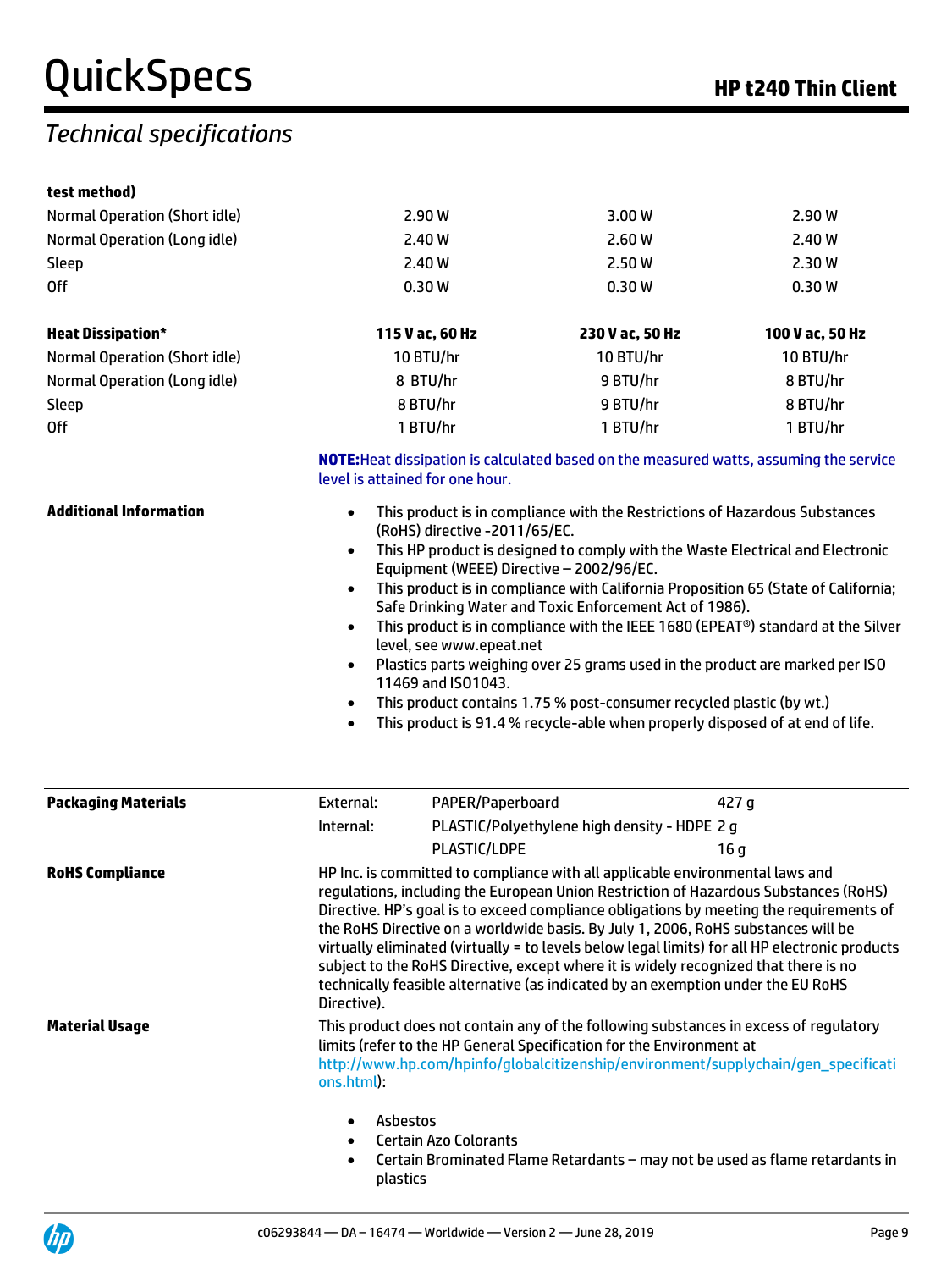### *Technical specifications*

- Cadmium
- Chlorinated Hydrocarbons
- Chlorinated Paraffins
- Formaldehyde
- Halogenated Diphenyl Methanes
- Lead carbonates and sulfates
- Lead and Lead compounds
- Mercuric Oxide Batteries
- Nickel finishes must not be used on the external surface designed to be frequently handled or carried by the user.
- Ozone Depleting Substances
- Polybrominated Biphenyls (PBBs)
- Polybrominated Biphenyl Ethers (PBBEs)
- Polybrominated Biphenyl Oxides (PBBOs)
- Polychlorinated Biphenyl (PCB)
- Polychlorinated Terphenyls (PCT)
- Polyvinyl Chloride (PVC) except for wires and cables, and certain retail packaging has been voluntarily removed from most applications.
- Radioactive Substances
- Tributyl Tin (TBT), Triphenyl Tin (TPT), Tributyl Tin Oxide (TBTO)

**Packaging HP follows these guidelines to decrease the environmental impact of product packaging:** 

- Eliminate the use of heavy metals such as lead, chromium, mercury and cadmium in packaging materials.
- Eliminate the use of ozone-depleting substances (ODS) in packaging materials.
- Design packaging materials for ease of disassembly.
- Maximize the use of post-consumer recycled content materials in packaging materials.
- Use readily recyclable packaging materials such as paper and corrugated materials.
- Reduce size and weight of packages to improve transportation fuel efficiency.
- Plastic packaging materials are marked according to ISO 11469 and DIN 6120 standards.

**End-of-life Management and Recycling** HP Inc. offers end-of-life HP product return and recycling programs in many geographic areas. To recycle your product, please go to[: http://www.hp.com/go/reuse-recycle](http://www.hp.com/go/reuse-recycle) or contact your nearest HP sales office. Products returned to HP will be recycled, recovered or disposed of in a responsible manner.

> The EU WEEE directive (2002/95/EC) requires manufacturers to provide treatment information for each product type for use by treatment facilities. This information (product disassembly instructions) is posted on the HP Inc. web site at: [http://www.hp.com/go/recyclers.](http://www.hp.com/go/recyclers) These instructions may be used by recyclers and other WEEE treatment facilities as well as HP OEM customers who integrate and re-sell HP equipment.

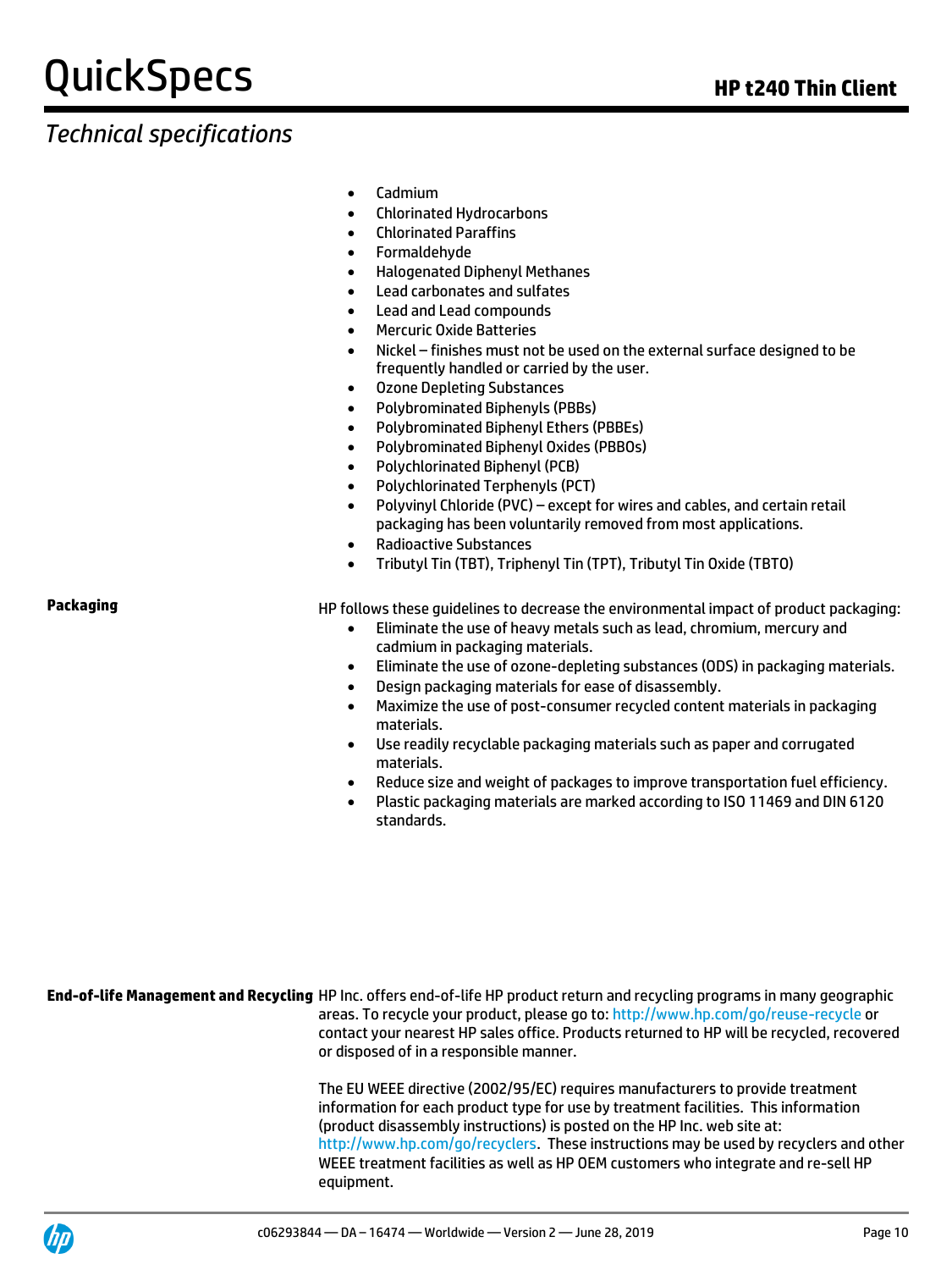### *Technical specifications*

| <b>HP, Inc. Corporate Environmental</b><br>Information | For more information about HP's commitment to the environment:                          |  |  |
|--------------------------------------------------------|-----------------------------------------------------------------------------------------|--|--|
|                                                        | <b>Global Citizenship Report</b>                                                        |  |  |
|                                                        | http://www.hp.com/hpinfo/qlobalcitizenship/gcreport/index.html                          |  |  |
|                                                        | Eco-label certifications                                                                |  |  |
|                                                        | http://www.hp.com/hpinfo/globalcitizenship/environment/productdesign/ecol<br>abels.html |  |  |
|                                                        | ISO 14001 certificates:                                                                 |  |  |
|                                                        | http://h20195.www2.hp.com/V2/GetDocument.aspx?docname=c04755842<br>and                  |  |  |
|                                                        | http://www.hp.com/hpinfo/globalcitizenship/environment/pdf/cert.pdf                     |  |  |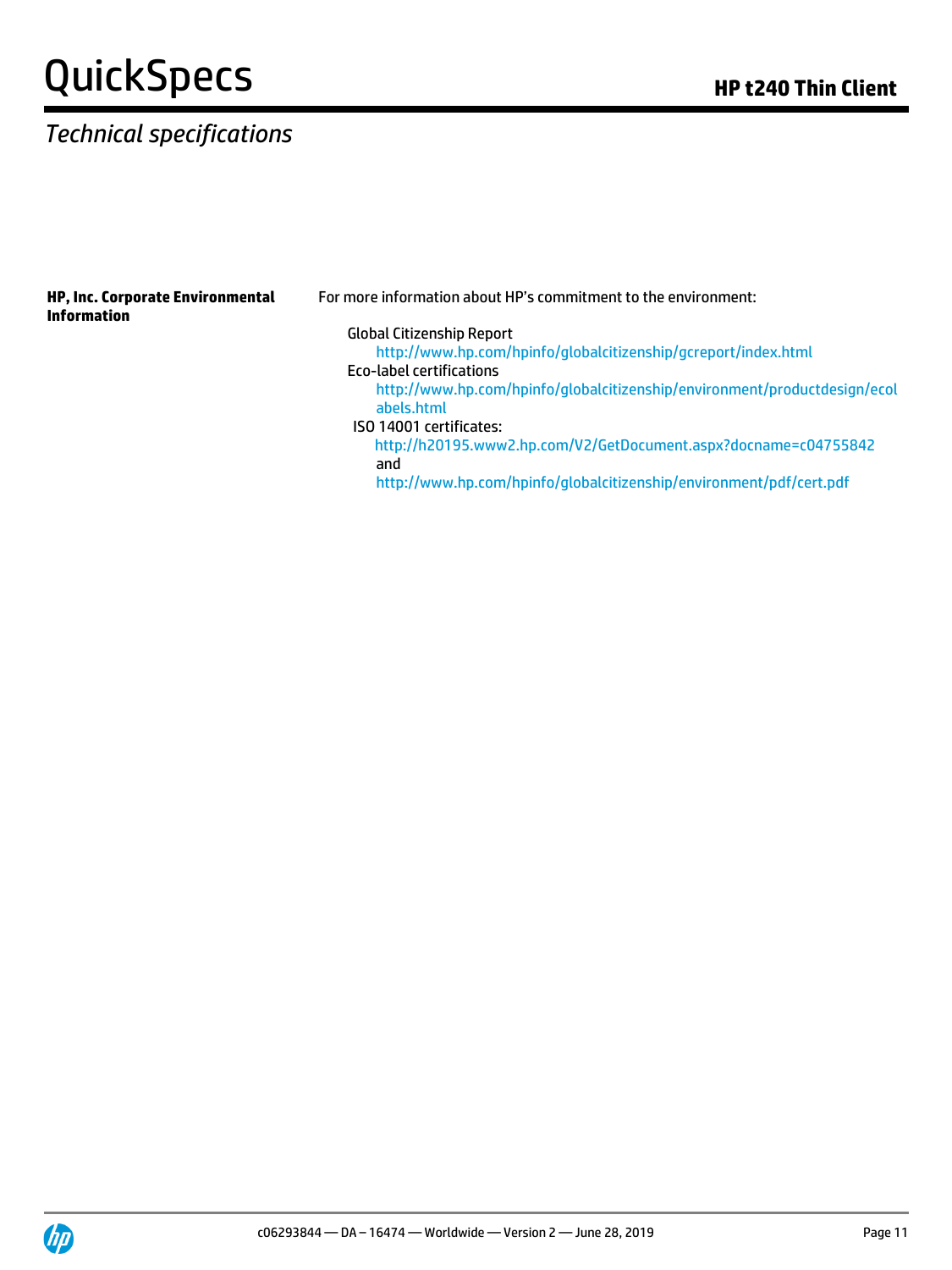### *Summary of Changes*

| Date of change: |                |                 | Version History: Type of change Description of change: |
|-----------------|----------------|-----------------|--------------------------------------------------------|
| June 28, 2019   | IFrom v1 to v2 | <b>IChanged</b> | Format                                                 |